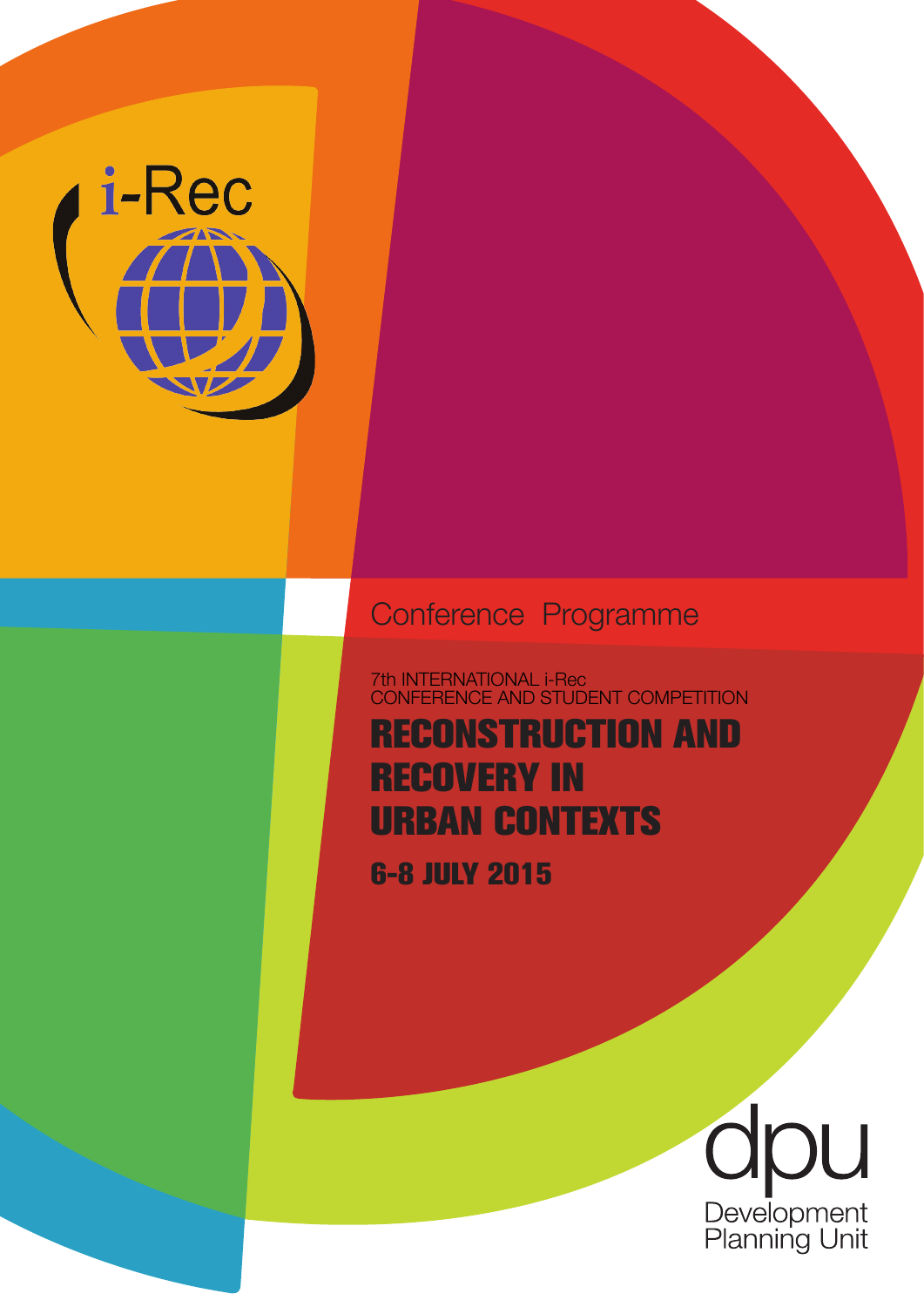#### **Conference Information and Credits**

#### **Host:**

The Bartlett Development Planning Unit, University College London

#### **Organiser:**

i-Rec The Bartlett Development Planning Unit, University College London

#### **Sponsors:**

International Federation of Red Cross and Red Crescent Societies (IFRC) International Council for Research and Innovation in Building and Construction (CIB)

#### **Convener:**

Dr. Cassidy Johnson (The Bartlett Development Planning Unit, UCL, UK)

#### **Organising Committee:**

Fatemeh Ariefian (The Bartlett Development Planning Unit, UCL, UK) Dr. Camillo Boano (The Bartlett Development Planning Unit, UCL, UK) Sneha Krishnan (Civil, Environmental and Geomatic Engineering, UCL, UK) Rachel Valbrun (The Bartlett Development Planning Unit, UCL, UK)

#### **Scientific Committee:**

Prof. David Alexander (Institute for Risk and Disaster Reduction, UCL, UK) Prof. Adriana Allen (The Bartlett DPU, UCL, UK) Fatemeh Arefian (The Bartlett DPU, UCL, UK) Dr Ali Asgary (Disaster & Emergency Management, York University, Canada) Dr. Camillo Boano (The Bartlett DPU, UCL, UK) Dr. Lee Bosher (School of Civil and Building Engineering, Loughborough University, UK) Prof. Colin Davidson (Emeritus Professor of Architecture, University of Montreal, Canada) Dr. Jennifer Duyne Barenstein (The World Habitat Research Centre, University of Applied Sciences of Southern Switzerland, Switzerland) Garima Jain (Indian Institute for Human Settlements, India) Dr. Rohit Jigyasu (Research Centre for Disaster Mitigation of Urban Cultural Heritage, Ritsumeikan University, Kyoto, Japan) Dr. Cassidy Johnson (The Bartlett DPU, UCL, UK) Dr. Ilan Kelman (Institute for Risk and Disaster Reduction & Institute of Global Health, UCL, UK) Dr. Allan Lavell (Facultad Latinoamericana de Ciencias Sociales, Costa Rica) Prof. Gonzalo Lizarralde (School of Architecture & GRIF, University of Montreal, Canada) Dr. Colin Marx (The Bartlett DPU, UCL, UK) Charles Parrack (School of Architecture, Oxford Brookes University, UK) Dr. Regan Potangaroa (School of Architecture, Unitec Auckland, New Zealand) Prof. Tiziana Rossetto (Department of Civil, Environmental & Geomatic Engineering, UCL, UK) Prof. David Sanderson (School of Architecture, Oxford Brookes University, UK) Maggie Stephenson (Department of Civil, Environmental & Geomatic Engineering, UCL, UK) Dr. John Twigg (Centre for Urban Sustainability and Resilience, UCL, UK)









**International Federation** of Red Cross and Red Crescent Societies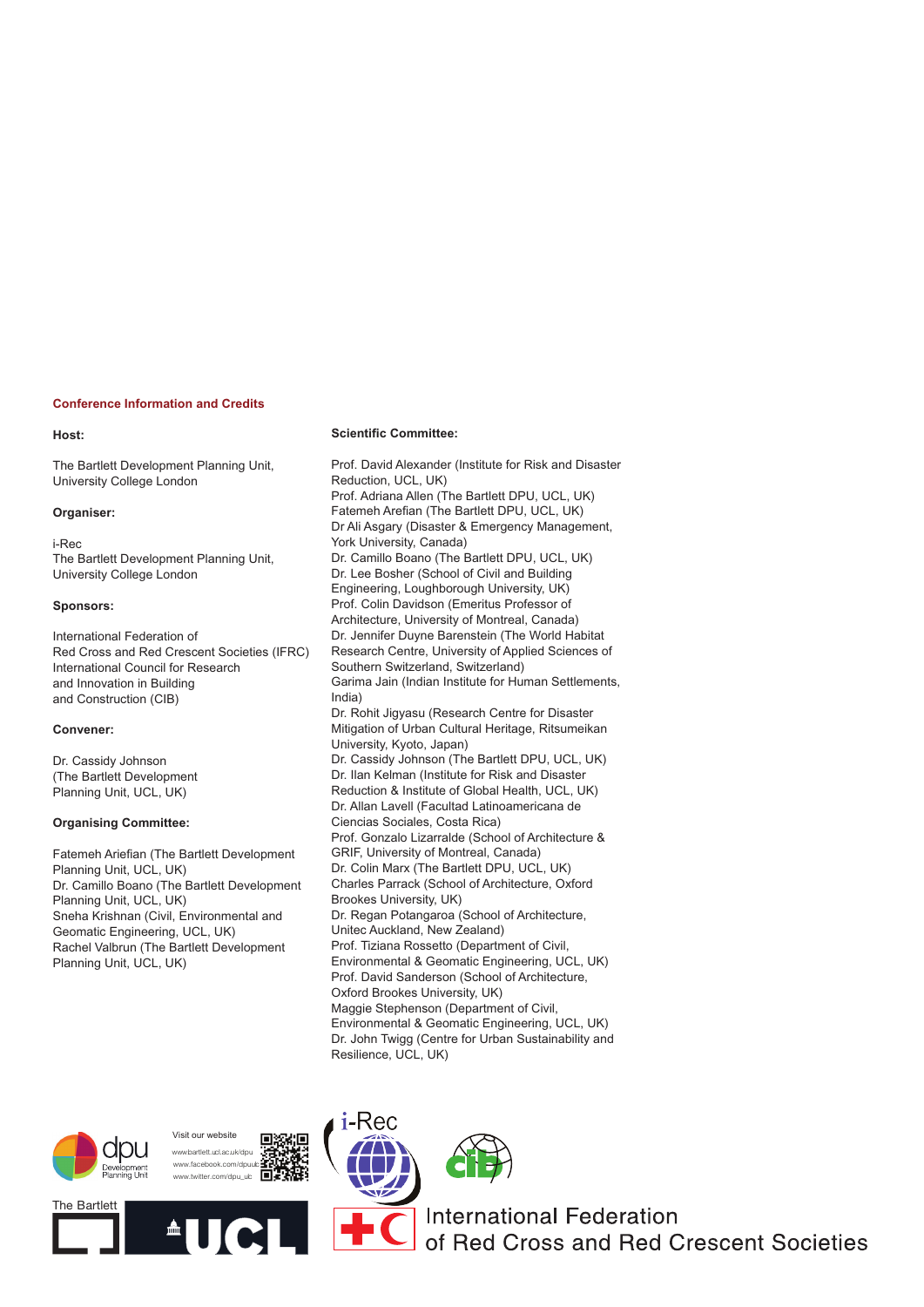## **RECONSTRUCTION AND RECOVERY IN URBAN CONTEXTS**



INTRODUCTION

Welcome to the 7<sup>th</sup> International Information and Research for Reconstruction (i-Rec) Conference. i-Rec is essentially a social network—a web-based group of professionals and students who practice in or research on post-disaster reconstruction. The mission of i-Rec is to share learning about reconstruction practice and to further theoretical insights into reconstruction and recovery. The i-Rec website<sup>1</sup> serves as a database of written materials and has proceedings from all the past conferences.

This 7<sup>th</sup> bi-annual conference, follows on from i-Rec Conferences in Ascona, Switzerland in 2013, in Ahmedabad, India in 2010, in Canterbury, New Zealand in 2008, in Florence, Italy in 2006, in Coventry, UK in 2004 and Montreal in 2002. I was part of the group that formed i-Rec in 2001, and we held our first conference at the University of Montreal in 2002, hosted by the Industrialisation Forum (IF) Research Group, led by my then PhD supervisor, Prof. Colin H. Davidson. Prof. Davidson has always been interested in the organizational design of construction projects and programmes, looking at how organisations work together for optimal performance of projects. This has shaped our collective work, and the interest in this towards the topic of reconstruction. Our work focuses not on the design of buildings, but on how reconstruction happens – what are the organisations and their configurations that make reconstruction successful (or not) - responsive the needs of people who have lost everything in disasters.

The Sendai Framework for Disaster Risk Reduction, adopted in March 2015, makes very clear the key role of reconstruction and recovery in disaster risk management (priority action area 4). The earthquakes that occurred in Nepal this spring show both the benefits that Disaster Risk Management is starting to have, as well as how far we have still to go. A coordinated response to post-disaster recovery, both in urban and rural areas, is crucial to help survivors to recover, and to rebuild stronger buildings and institutions. These are key points made in Ian Davis' book, Shelter after Disaster – the  $2<sup>nd</sup>$  edition of which will be launched at the Conference.

This year's conference theme is on Recovery and Reconstruction in Urban areas. The Conference is being hosted by the Bartlett Development Planning Unit (DPU), and our main focus, over the 60 years of our history, has been on urbanization in low and middle-income countries. It is important to reflect on how urban contexts shape disaster recovery and to look at how reconstruction and recovery activities can enhance the functioning of cities. Around the same time that we were considering this topic for the 2015 i-Rec Conference, the UK Department for International Development (DFID), launched a learning programme on urban humanitarian crises, kicking off with a number of workshops in March 2014. At DPU, we prepared a literature review on urban humanitarian crisis, which outlined the urgent need for more learning about post-disaster response in urban areas, both in sharing practice across practitioners, as well as the need for more research into this topic2 . Thus, I hope the Conference will be a fruitful ground for considering what is unique about recovery in cities, as well as furthering our knowledge about reconstruction practices.

A number of people have been instrumental in bringing this conference together, including DPU's Director, Julio Davila and many DPU staff; the conference organizing committee, Sneha Krishnan, Fatemeh Arefian and Rachel Valburn; the DPU admin team lead by Nkenji Okpara, including Annette Preddie, Tola Fetuga and Elsa Taddesse; and the DPU communications team Matt Wood-Hill, Giovanna Astolfo and Alex Frediani. We are also grateful to the International Federation of Red Cross and Red Crescent Societies for sponsorship.

#### Cassidy Johnson, London 29 June 2015

<sup>1</sup> www.grif.umontreal.ca/i-rec/publications.html

<sup>2</sup> The literature review is available from: www.bartlett.ucl.ac.uk/dpu/publications/dpu-report-1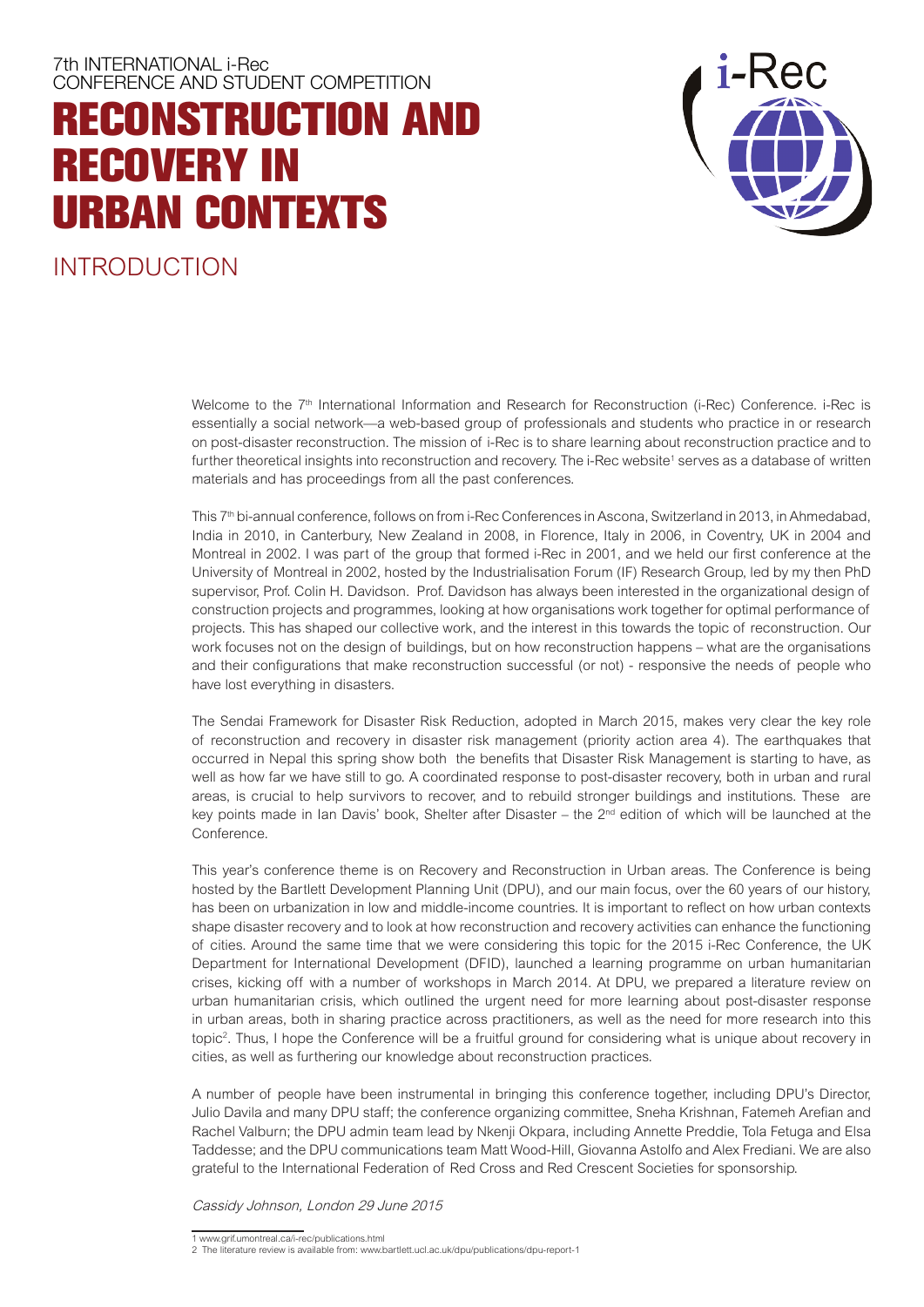## **RECONSTRUCTION AND RECOVERY IN URBAN CONTEXTS**

PROGRAMME **OVERVIEW** 

#### MON 6 JULY

- **9.00** Conference registration and coffee (Roberts building Foyer)
- **10.00 Plenary session** (G06 Sir Ambrose Fleming LT) Keynote panel

- **12.00** Lunch
- **13.00 Roundtable 1** (G06 Sir Ambrose Fleming LT) **Roundtable 3A** (Room 110)
- **14.30** Tea
- **15.00 Roundtable 6** (G06 Sir Ambrose Fleming LT)

**Roundtable 3B** (Room 110)

- **16.30 Shelter after Disaster, 2nd ed. Book Launch** (G06 Sir Ambrose Fleming LT)
- **17.45** Reception and Poster Presentations (Foyer)

#### TUE 7 JULY

- **8.30** Registration (Roberts Building Foyer) **9.00 Plenary session** (G06 Sir Ambrose Fleming LT)
- **10.30** Tea
- **11.00 Roundtable 5A** (G06 Sir Ambrose Fleming LT) **Roundtable 3C** (Room 110)

**Roundtable 2C** (G08 Sir David Davies LT)

- **12.30** Lunch
- **13.30 Roundtable 5B** (G06 Sir Ambrose Fleming LT)

| 13.30 | <b>Roundtable 4A</b> (Room 110)                  |
|-------|--------------------------------------------------|
|       | <b>Roundtable 2B</b> (G08 Sir David Davies LT)   |
| 15.00 | Теа                                              |
| 15.30 | <b>Student Competition Entries Presentations</b> |
| 16.00 | <b>Walking Tours</b>                             |
| 18.30 | Conference dinner                                |
|       |                                                  |

#### WED 8 JULY

| 8.30  | Registration (Roberts Foyer)                                                          |  |
|-------|---------------------------------------------------------------------------------------|--|
| 9.00  | <b>Plenary session</b> (G06 Sir Ambrose Fleming LT)                                   |  |
| 10.00 | <b>Future i-Rec Activities</b>                                                        |  |
| 11.00 | Tea                                                                                   |  |
| 11.30 | <b>Roundtable 4B</b> (Room 110)                                                       |  |
|       | <b>Roundtable 2D</b> (G06 Sir Ambrose Fleming LT)                                     |  |
| 13.00 | Lunch                                                                                 |  |
| 14.00 | <b>Roundtable 4C</b> (Room 110)                                                       |  |
|       |                                                                                       |  |
|       | Roundtable 2A (G06 Sir Ambrose Fleming LT)                                            |  |
| 15.30 | Tea                                                                                   |  |
| 16.00 | Conference Discussants (G06 Sir Ambrose Fleming LT)                                   |  |
|       | Announcement of Michael Lyons Award for Best Paper<br>and Student Competition Winners |  |
|       | Final Wrap-up and Next Steps                                                          |  |

**17.00** Farewell Cocktail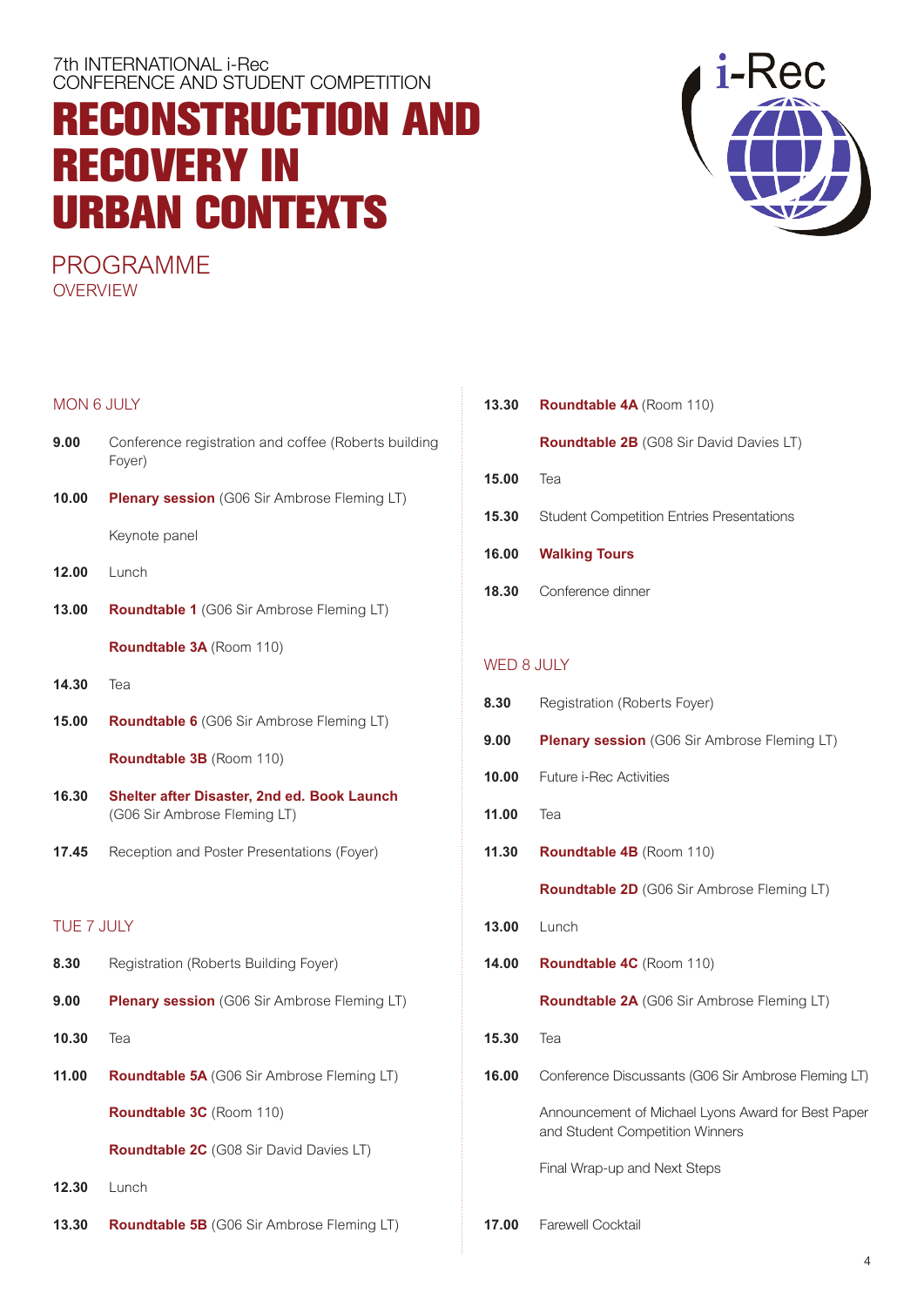### PROGRAMME ROUNDTABLES & PLENARY SESSIONS

### **MON 6 JULY**

**VENUE:** ROBERTS BUILDING (G06 SIR AMBROSE FLEMING LECTURE THEATRE AND ROOM 110)

**9.00** Conference registration (Roberts Building Foyer)

#### **10.00 Plenary session**

Welcome (G06 Sir Ambrose Fleming LT) **Cassidy Johnson** (DPU) **Julio Davila** (DPU) **Gonzalo Lizarralde** (IF Research Group, Université de Montréal)

Keynote panel Chair: **Camillo Boano**

*Urban Process and Urban Risk: Opportunities and Constraints on Reconstruction, Risk Reduction, and Avoidance*

**Allan Lavell** (FLASCO, LA RED)

*Is Post-Disaster Reconstruction an Opportunity for Informal Settlers to Attain the Right to Adequate Housing?*

**Jennifer Duyne Barenstein** (University of Applied Sciences of Southern Switzerland)

*Urban Disaster Response and Reconstruction – Fit for Purpose?* **Graham Saunders** (IFRC)

#### **12.00** Lunch

### **13.00 Roundtable 1: Disasters in urban contexts**

Location: G06 Sir Ambrose Fleming LT Facilitator: **Adriana Allen** Rapporteur: **Garima Jain**

Papers: *Humanitarian Response to Urban Crises: Literature Review of Area-Based Approaches* **Victoria Maynard, Elizabeth Parker** (University College London)

*Mogadishu: Strategic Analysis of the Post-disaster Urban Environmental Challenges* **Andrew Adam-Bradford, Bashir Barre, Britta**  Peters, Clare Sadd (Human Relief Foundation, UN Habitat)

*Canaan: City-Scaled Self-Recovery* **Anna Konotchick** (American Red Cross)

*A Comparative Analysis of How Types of Impact, Key Areas of Vulnerability and Governance Arrangements Affect Post-Disaster Response in Three Cities*  **Arup International Development** Presented by **Samantha Stratton-Short**

#### **13.00 Roundtable 3A: Linking a past, present, and future: histories, urban imaginaries, urban design, and its influences on urban recovery**

Location: Room 110 Facilitator: **David Sanderson** Rapporteur: **Vicente Sandoval**

Papers: *Remaking Iconic Space at the Margins: Coney Island* **Robyn Autry** (Wesleyan University)

*The Role of Open Space for Urban Resilience: A Case Study of San Pedro de la Paz under the Context of the 2010 Earthquake in Chile*

**Camila Wirsching Fuentes, Maria Teresa Rodriguez Tastes** (Universidad San Sebastián Concepción)

*Urban Morphology as a Tool for Post War Reconstruction – The Case of Nablus' Historic Center in Palestine* **Muath Taher, Jorge Correia** (University of Minho)

*Built Outcomes of Disaster Recovery and Reconstruction: Comparison of Post-Blitz London (1945) and Post-Earthquake Port-au-Prince (2010)* **Rachel Valbrun** (University College London)

**14.30** Tea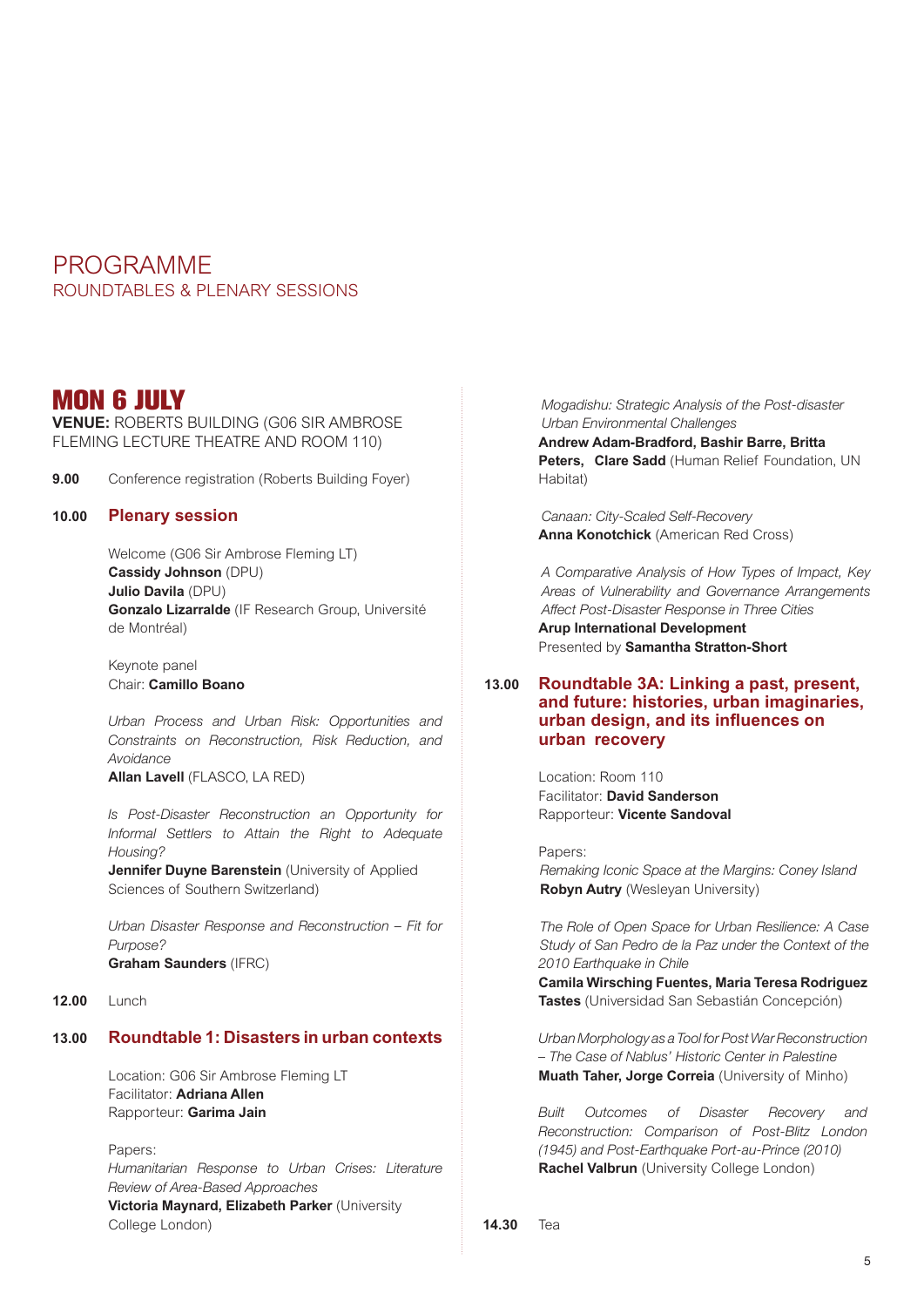#### **15.00 Roundtable 6: Local governments, urban governance, and institutions**

Location: G06 Sir Ambrose Fleming LT Facilitator: **Jennifer Duyne Barenstein** Rapporteur: **Sneha Krishnan**

Papers: *A Review of Legislative Changes in Disasters: The New Zealand Case*

**James Olabode Bamidele Rotimi, Jason Le Masurier** (Auckland University of Technology)

*Exploring Potentials and Limitations of Linking Reconstruction Process to Urban Governance* **Fatemeh (Farnaz) Arefian** (University College London)

*Examining 'Disaster Capitalism': Post-Disaster Actions in Chile*

**Vicente Sandoval, Claudia Gonzalez-Muzzio** (University College London, FU-Berlin, Ámbito Consultores Ltda.)

*Lessons Learned after Supertyphoon Haiyan: The Case of Tacloban City and Nearby Towns in Eastern Visayas Region*

#### **Gerald Paragas**

(City Government of Tacloban)

#### **15.00 Roundtable 3B: Culture, place, and identities in urban disaster recovery**

Location: Room 110 Facilitator: **Rohit Jigyasu** Rapporteur: **Rachel Valbrun**

Papers: *Re-Discovering Uttarakhand's Cultural Identity: Issues for Consideration during Post-Disaster Reconstruction*

#### **Vanicka Arora, Manas Murthy**

(Ansal University)

*'Culture' and Post-Conflict Recovery: The Case for Kuwait*

**Alkindi Aljawabra** (University College London, Qatar Campus)

*The Concept of Place and Related Issued in Post-Disaster Reconstruction: Existing Knowledge and Gaps* **Serena Tagliacozzo** (University College London)

#### **16.30 Book Launch: Shelter after Disaster 2nd Edition**

Location: G06 Sir Ambrose Fleming LT Chair: **Graham Sunders** Discussants: **Ian Davis, David Alexander, and others**

**17.45** Reception and Poster Presentations (Foyer)

## **TUE 7 JULY**

**VENUE:** ROBERTS BUILDING (G06 SIR AMBROSE FLEMING LECTURE THEATRE, G08 SIR DAVID DAVIES LECTURE THEATRE AND ROOM 110)

**8.30** Registration (Roberts Building Foyer)

#### **9.00 Plenary session**

Location: G06 Sir Ambrose Fleming LT Chair: **David Alexander**

Feedback from Roundtables 1 and 6 from Day 1

Keynote Panel: *Building and Land Use Regulation for Disaster Risk Reduction in Low and Middle-income Countries: Opportunities in Reconstruction*  **Frederick Krimgold** (Virginia Tech)

*Relocation strategies: examples from recent disasters* **Steve Platt** (Cambridge Architectural Research)

*Lessons Learned after Supertyphoon Haiyan: The Case of Tacloban City and Nearby Towns in Eastern Visayas Region*

**Gerald Paragas** (City Government of Tacloban)

*Introducing the DFID Urban Humanitarian Crisis Learning Programme*  **David Dodman and Diane Archer** (International

Institute for Environment and Development)

#### **10.30** Tea

#### **11.00 Roundtable 5A: Relocation from hazardous areas**

Location: G06 Sir Ambrose Fleming LT Facilitator: **Allan Lavell** Rapporteur: **Julia Wesely**

Papers: *Post-disaster planning: lessons from recent disasters* **Stve Platt** *(Cambridge Architectural Research Ltd)* 

*Housing Relocation after the 2010 Eruption of Mt. Merapi, Indonesia*

**Elizabeth Maly, Ardhya Nareswari** (Tohoku University, Gadjah Mada University)

*Planning for Recovery and Resettlement in Tacloban after Typhoon Haiyan*

**Mark Kammerbauer, Derlie Mateo-Babiano** (Universität München, University of Queensland)

*Resettlement and the Co-Governance of Risk in Montserrat*

**Emily Wilkinson** (Overseas Development Institute)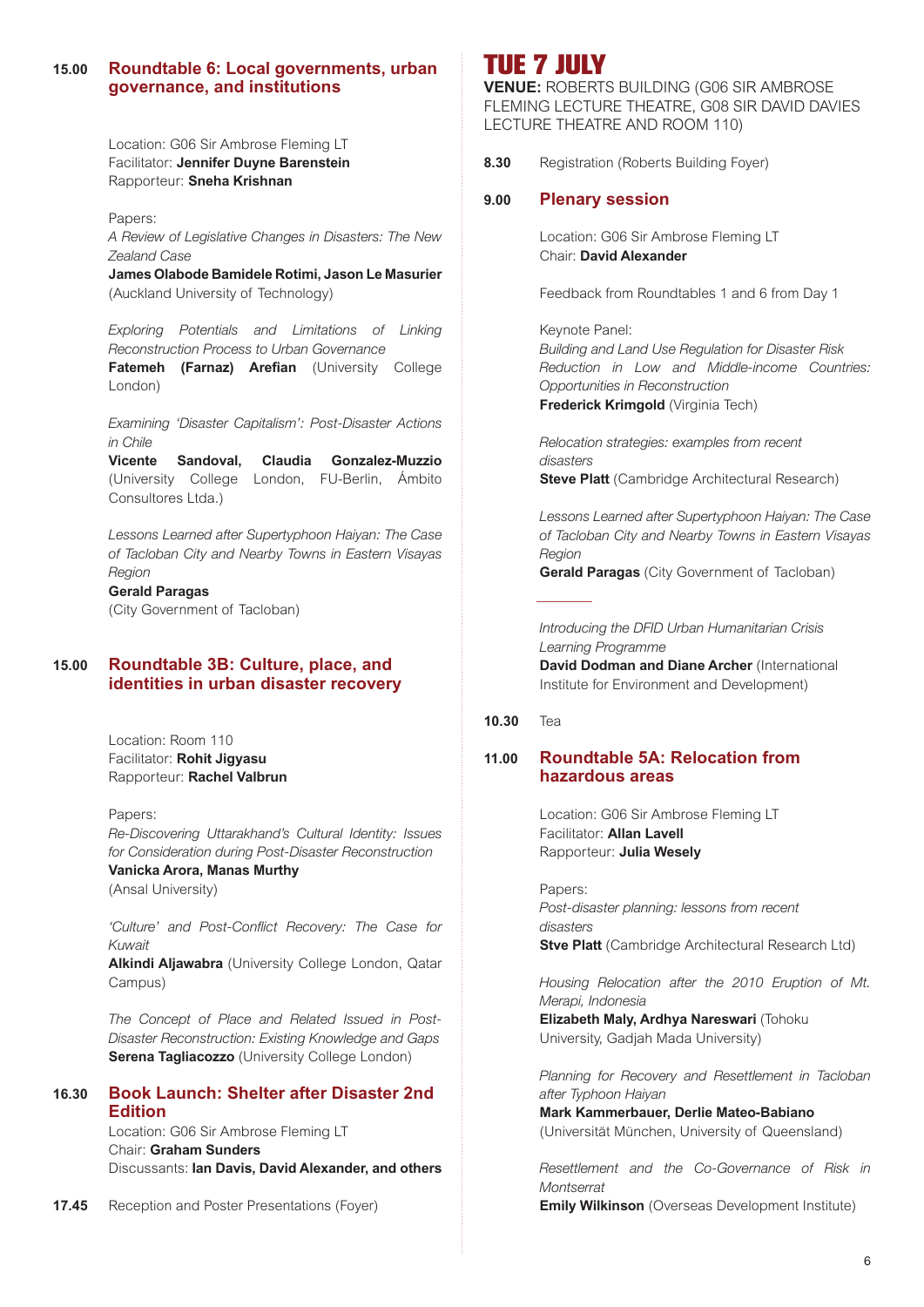#### **11.00 Roundtable 3C: Histories, perceptions, and ethnographies for understanding urban recovery**

Location: Room 110 Facilitator: **Camillo Boano** Rapporteur: **Elizabeth Wagemann**

Papers: *Earthquake – Historical Memory and Awareness, Tools that Reduce Risk of Disasters* **Francesca Falchieri** (Architectural Engineer)

*Post-Disaster and Reconstruction Stories: A Visual Ethnography of L'Aquila's Post-Earthquake Territorial Transformations*

**Claudia Faraone** (IUAV Venice School of Architecture)

*Incorporating Social Innovation into 'Humanitarian Architecture'*

**A Nuno Martins, Manuel Correia Guedes** (University of Lisbon)

*What do People Think? Inhabitants' Perception of Reconstruction in Chilean Historic Areas Affect by Earthquakes* **Bernadette Devilat** (University College London)

#### **11.00 Roundtable 2C: Challenges, characteristics and tools for recovery**

Location: G08 Sir David Davies Lecture Theatre Facilitator: **Gonzalo Lizarralde** Rapporteur: **Serena Tagliacozzo**

Papers:

*Logistics Challenges during Post Disaster Response: A Case Study of New Zealand*

**Araoye Olarinkoye Ajiboye, James Olabode Bamidele Rotimi, Felicity Lamm, Simon Mowatt**  (AUT University)

*Identifying Recovery Characteristics with Multi-Agent Simulation*

**Yasmin Bhattacharya, Takaaki Kato** (University of Tokyo)

*Recovery and Reconstruction Process after Two Fire Disasters: Natural versus Technological*

**Ali Asgary, Ali Ihsan Ozdemir, and Carmaine Gentles** (York University, Abdullah Gull University)

*Towards ICT as an Enabler for Direct Community Influence in Urban Reconstruction Programmes* **Kenny Meesters, Anna Wachtmeister** (Tilburg University, CORDAID Philippines)

*Aggregates for Quality Concrete from Debris Using Optimised Crushing*

**Perry van de Wouw, Miruna Florea, Guy Buyle, Jos Brouwers** (University of Endhoven, Centexbel)

**12.30** Lunch

#### **13.30 Roundtable 5B: Relocation and resettlement strategies**

Location: G06 Sir Ambrose Fleming LT Facilitator: **Garima Jain** Rapporteur: **Rohit Jigyasu**

Papers:

*Fukushima – the Housing Situation and Condition of Evacuees of the Triple Disaster Four Years after the 2011 Great East Japan Earthquake*

**Elizabeth Maly, Tomoko Matsushita, Hiroshi Suzuki**  (Tohoku University, University of Tokyo, Fukushima University)

*Designing for Relocation: Understanding Place Attachment Concept in Social-Spatial Reconstruction* **Hakan Arslan**  (University of Duzce)

*Individual Self-help Housing Reconstruction with Relocation: Transformation of Built Environment after the Great East Japan Earthquake*

**Tamiyo Kondo, Yuka Karatani** (Kobe University, Meijo University)

*Recovery of the Healthcare system in Montserrat, West Indies: Some issues on relocation* **Victoria Sword-Daniels** (University College London)

#### **13.30 Roundtable 4A: Integrated approaches for recovery and resilience**

Location: Room 110 Facilitator: **Lisa Bornstein** Rapporteur: **Sneha Krishnan**

Papers: *An Experience of Addressing Collectively Defined Priorities Related to DRR and Housing in a Low Socially-Cohesive Urban Environment* **David Dalgado** 

*(British Red Cross)*

*Role and Effectiveness of Humanitarian Agencies in Providing Post-Disaster Housing – Learning from the Typhoon Haiyan Experience*

**Tomoko Matsushita** *(University of Tokyo)*

*Building Knowledge in the Reconstruction Process: The Safer House Construction Guidelines in Malawi* **Matilde Cassani, Maria Chiara Pastore** *(Politecnico di Milano)*

*Capitalising on Post-Disaster Adaptive Resilience for Recovery*

**Katrice King, Lee Bosher, Sam Kayaga** *(Oxfam GB, Loughborough University)*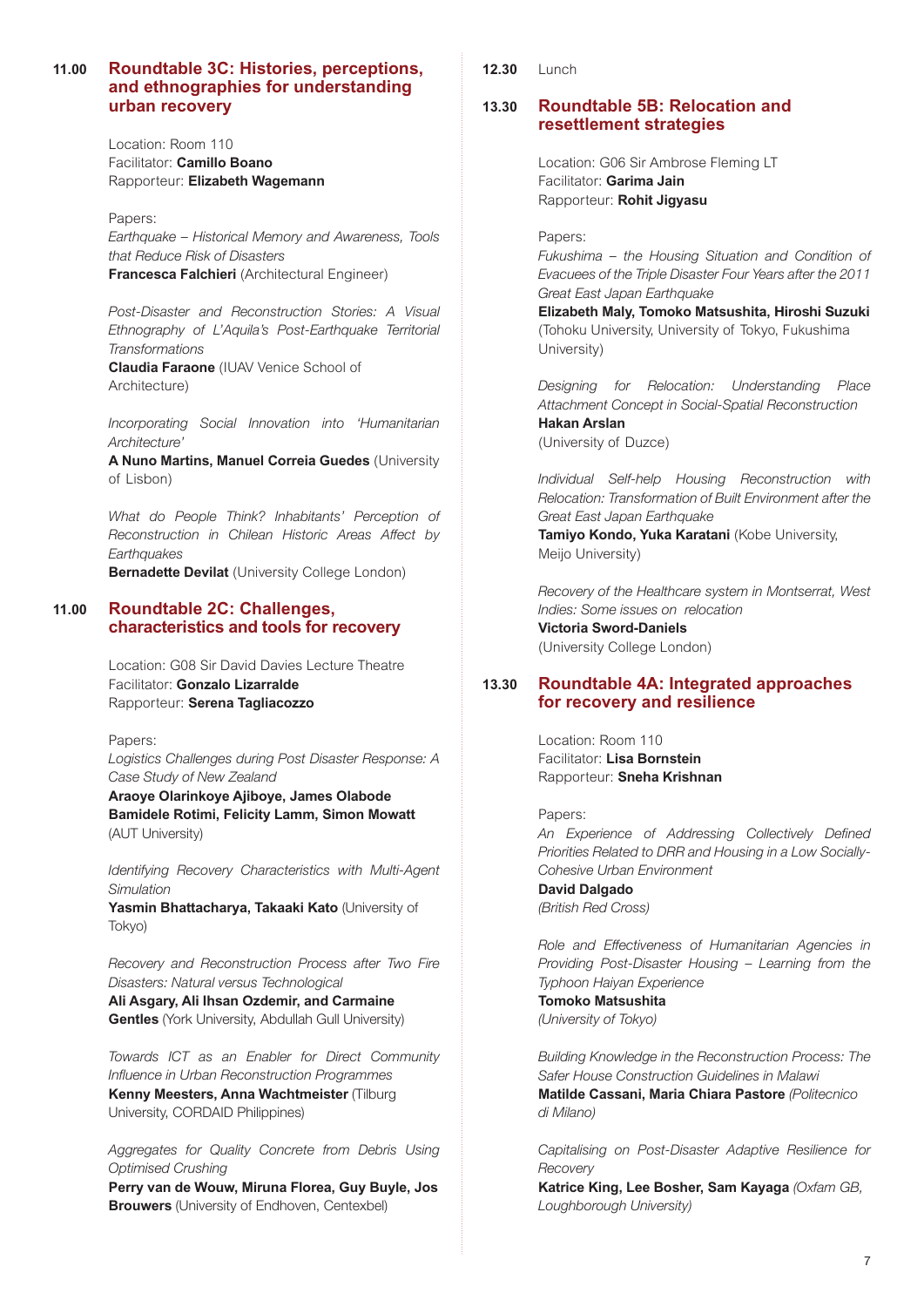#### **13.30 Roundtable 2B: Community-driven practices**

Location: G08 Sir David Davies Lecture Theatre Facilitator: **Ilan Kelman** Rapporteur: **Serena Tagliacozzo**

Papers: *Favela Landslide in the Northeaster Brazil: Reconstructing Sites through Resident's Practices* **Ana Rosa Chagas Cavalcanti** (Sciences without Borders)

*Relationships between Design and Adaptive Capacities in Informal Settlements: the Reconstruction of the Toi Market in Kibera, Nairobi*

**Georgia Cardosi, Mahmood Fayazi, Gonzalo Lizarralde** (IF Research Group, Université de Montréal)

*Shelter2Habitat: Developing Resilient Cities after Disasters. Pre-findings of Cordaid's Urban Resilience Programme in Guian, the Philippines*

**Inge Bouwmans, Anna Wachtmeister** (CORDAID)

*Analysis of Successful Indexes of Recovery and Factors Leading to Successful Recovery – Case Studies of Some Communities in Banda Aceh, Indonesia* **Maria Bernadet Karina Dewi, Takaaki Kato**  (University of Tokyo)

- **15.00** Tea
- **15.30** Student Competition Entries Presentations **Gonzalo Lizarralde**

Introduction to London Walking Tours **Rachel Valbrun**

- **16.00** Walking Tours: **Post-WWII Reconstruction in London**
- **18.30** Conference dinner

### **WED 8 JULY**

**VENUE:** ROBERTS BUILDING (G06 SIR AMBROSE FLEMING LECTURE THEATRE AND ROOM 110)

**8.30** Registration (Roberts Foyer)

#### **9.00 Plenary session**

Location: G06 Sir Ambrose Fleming LT Chair: **Cassidy Johnson**

Feedback from Roundtables 3 and 5 from Day 2

Keynote Panel

*Communicating the impacts of crises and the experiences of recovery* **Maggie Stephenson** 

*First Aid to Nepalese Cultural Heritage for Recovery and Risk Reduction* 

**Rohit Jigyasu** (Ritsumeikan University, IIHS)

*Lessons for Longer-Term Recovery from Humanitarian Response and Early Recovery Interventions in Nepal*  **Sneha Krishnan** (University College London)

- **10.00** Future i-Rec Activities **Gonzalo Lizarralde, Georgia Cardosi**
- **11.00** Tea

#### **11.30 Roundtable 4B: Linking disaster risk reduction and climate change adaptation with disaster recovery and reconstruction**

Location: Room 110 Facilitator: **John Twigg** Rapporteur: **Bernadette Devilat**

Papers:

*Using Reconstruction to Place Climate Change Adaptation within Disaster Risk Reduction* **Ilan Kelman, JC Gaillard** (University College London, University of Auckland)

*Linking Preparedness to Recovery: Exploring the Past to Build Resilience to Future Disasters* **Sneha Krishnan** (University College London)

*Community Response to Reconstruction Process of Lac-Megantic, Canada after the 2013 Derailment: How Encouragement of Community Participation under Consultation of McGill University Leads to Transformation and Resilience*

**Leni Vespaziani, Mahmood Favazi (McGill University,** Université de Montréal)

*"Normality Back Better" Through Reconstruction* **Candida Maria Vassallo** (Architect)

*The Role of Child-Friendly Environments in the Process of Reconstruction: Case of 2003 Bam Earthquake* **Hedieh Gamini Esafahani, Mehrdad Rahimi** (Shahid Beheshti University)

#### **11.30 Roundtable 2D: Planning approaches and strategies for recovery**

Location: G06 Sir Ambrose Fleming Lecture Theatre Facilitator: **Charles Parrack** Rapporteur: **Julia Wesley**

Papers:

*Beyond 'Business as Usual': Capability Challenges in Earthquake Reconstruction in Christchurch, New Zealand*

**Suzanne Wilkinson, Yan Chang-Richards, Eric Seville, David Brunsdon** (The University of Auckland, Resilient Organisations, Kestrel Group)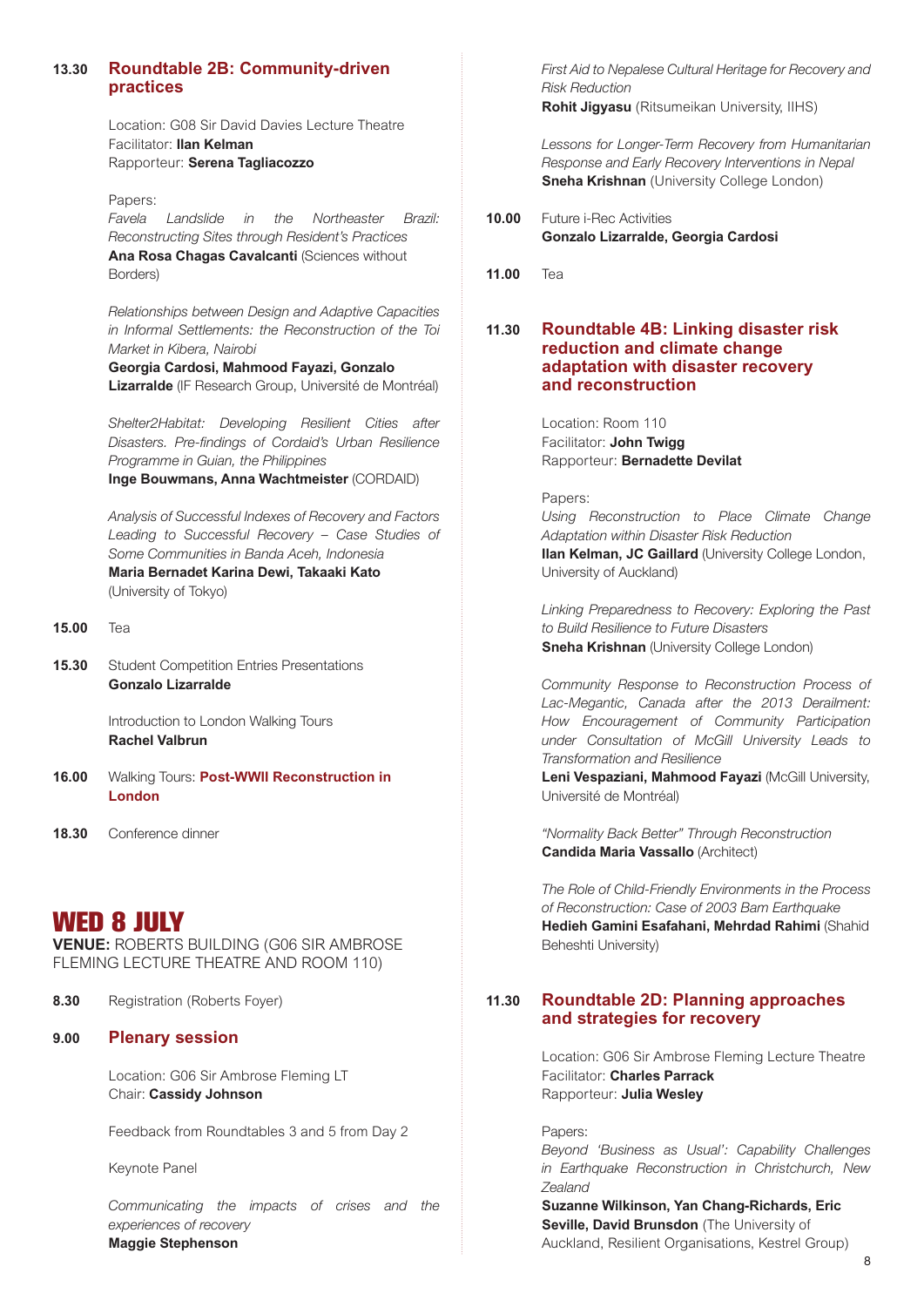*Planning and Design in the Recovery of Infrastructure Networks – A Study of Christchurch's Post-Earthquake Reconstruction*

**Kristen MacAskill, Peter Guthrie** (University of Cambridge)

*Does Insurance Delay or Speed up the Recovery and Reconstruction Process? Evidences from Canada* **Ali Asgary, Ali Ihsan Ozdemir, Charmaine Gentles**  (York University)

*A Retrospective Analysis of the Long-Term Recovery of the Healthcare System in Montserrat, West Indies* **Victoria Sword-Daniels, John Twigg, Tiziana Rossetto, David Johnston** (University College London, Massey University)

*Reconstruction Design Guideline for Seismic Risk Reduction after Bam Earthquake Approaching Tourism Development: Case of Khajeh Murad Neighborhood* **Nazanin Sadeghi, Maryam Vakilbashi** (Shahid Beheshti University)

**13.00** Lunch

#### **14.00 Roundtable 4C: Aspects of resilience and recovery**

Location: Room 110 Facilitator: **Lee Bosher** Rapporteur: **Rachel Valbrun**

Papers: *Resilience Assessment: Recovery of Brisbane Neighbourhoods after 2011 Flood* **Leila Irajifar** (Griffith University)

*The Impact of Post-Disaster Reconstruction Policies on Different Categories of Households in Bam, Iran* **Mahmood Fayazi, Faten Kikano, Gonzalo Lizarralde** (IF Research Group, Université de Montréal)

*Recovering From Small-Scale Disasters in Assam: An Environment Justice Perspective* **Sneha Krishnan** (University College London)

*A Review on Urban Recovery and Reconstruction Planning in Turkey* **Evren Burak Enginoz** (Istanbul Kultur University)

#### **14.00 Roundtable 2A: Housing and beyond: reconstructing lives, reconstructing cities**

Location: G06 Sir Ambrose Fleming Lecture Theatre Facilitator: **Ali Asgary** Rapporteur: **Bernadette Devilat**

Papers: *Field Evaluation of Transitional Phase in Post-Disaster Recovery* **David Alexander** (University College London)

*Approaches to Urban Displacement for Camp Coordination Strategies* **Charles Parrack** (Oxford Brookes University)

*From Shelter to Home* **Elizabeth Wagemann** (University of Cambridge)

*Plastic Modernity: A Taxonomy of Syrian Refugee Camps in Lebanon* **Faten Kikano, Mahmood Fayazi, and Gonzalo Lizarralde** (IF Research Group, Université de Montréal)

#### **15.30** Tea

**16.00** Conference Discussants

Location: G06 Sir Ambrose Fleming Lecture Theatre Chair: **David Alexander**  Discussants: **David Sanderson, Fatemeh (Farnaz) Arefian, John Twigg**

Announcement of Michael Lyons Award for Best Paper and Student Competition Winners **Gonzalo Lizarralde**

Final Wrap-up and Next Steps **Cassidy Johnson**

#### **17.00** Farewell Cocktail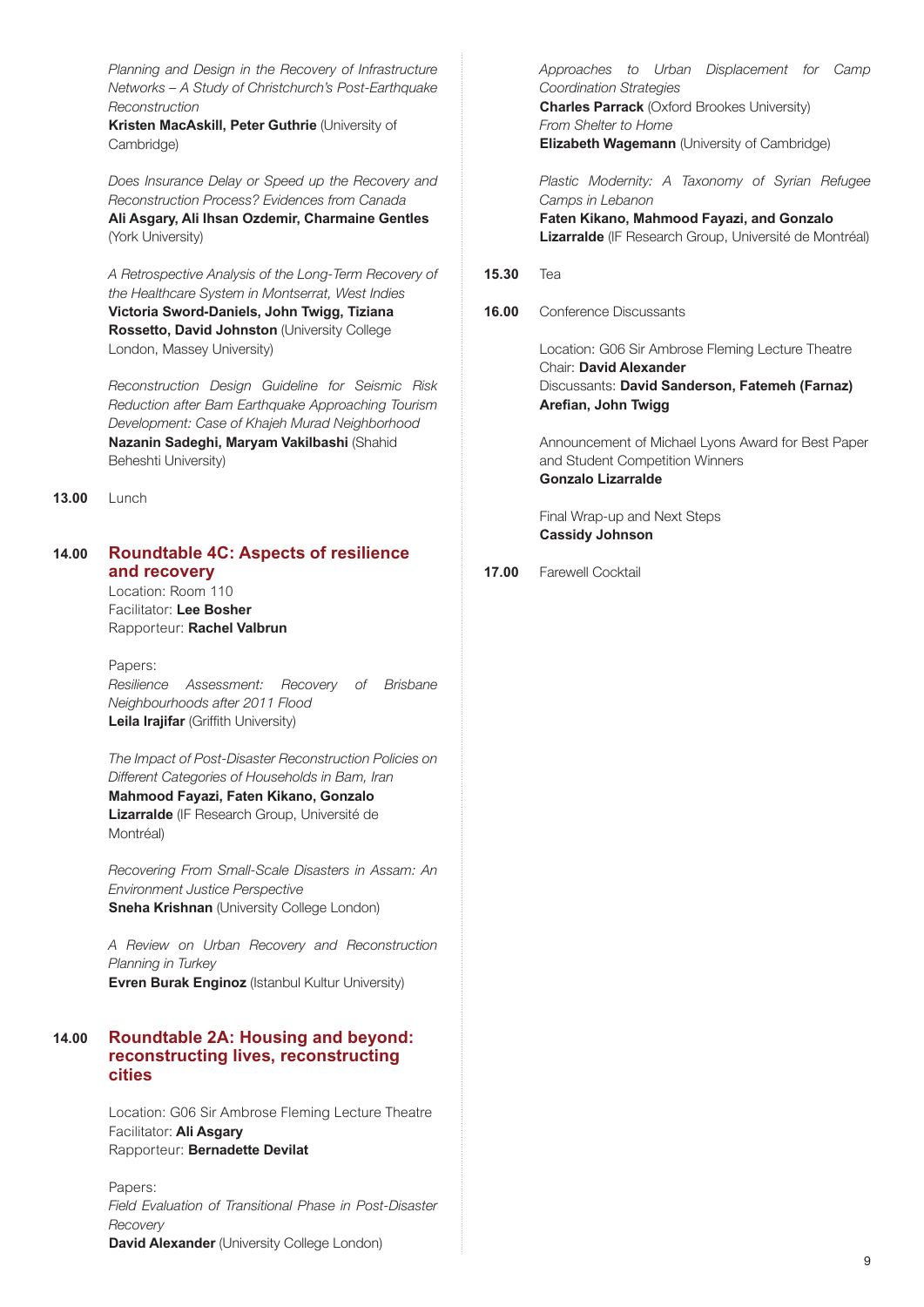### TOURS

## **TUE 7 JULY 4-6 pm**

**TOUR:** BLOOMSBURY BOMBED AND REBUILT

**Start Location** Roberts Engineering Building **Facilitator** Dr. Mark Clapson

#### **TOUR DESCRIPTION**

The tour of Bloomsbury will focus on the spatial impact of bombs, the V1 and V2 rockets, and what was rebuilt on the bomb sites. While highlighting key areas and structures damaged or destroyed, the challenges of the London County Council will also be addressed. The guided walk will include Tottenham Court Road, Fitzrovia, Portland Place to Oxford Street, Regent Street, and the edge of Soho and end up back in Bloomsbury.

#### **TOUR GUIDE**

Dr. Mark Clapson is a Reader in History at the University of Westminster. His research focuses on the relationship between social and urban change, and he has particular interests in twentieth-century suburbanisation, and the British new towns. He organized the conference The Blitz and Its Legacy in 2010, and is co-author of the book, "The Blitz and Its Legacy: Wartime Destruction to Post-War Reconstruction."

#### **TOUR:** BARBICAN AND THE GOLDEN LANE ESTATES

| <b>Start Location</b> | Barbican Tube Station (Meet at the street |
|-----------------------|-------------------------------------------|
|                       | level entrance by 16:30)                  |
| <b>Facilitator</b>    | Jenny Rossiter                            |

#### **TOUR DESCRIPTION**

The tour of the Barbican and Golden Lane Estates will begin with an overview of the devastation of the City of London. Covering a few different planning and housing responses, the tour focuses on the City of London Corporation efforts and initiatives to accommodate housing for the working and middle class to live within the City of London.

#### **TOUR GUIDE**

Jenny Rossiter has over 40 years' experience of working both in urban regeneration and in overseas development. During the mid-1980s she worked for the Housing Department of the GLC managing improvement and modernisation programmes across the capital. In 2005 she started to give guided walks on the history of social housing in London to students and interested organisations. She is a Fellow of the Chartered Institute of Housing, an Associate Member of the Development Planning Unit UCL where she obtained an MSc in International Housing Studies in 1994. She is currently a Trustee of Housing Justice and a committee member of SanKTus. In 2011 she qualified as an official guide in the City of London.

**TOUR:** SOMERS TOWN POST-WAR RECONSTRUCTION

**Start Location** Roberts Engineering Building **Facilitator** Lester Hillman

#### **TOUR DESCRIPTION**

Somers Town, an unique tightly defined district on the doorstep of the i-Rec Conference, offers a fascinating kaleidoscope of housing spanning three or more centuries. The walk will explore housing designs, the organisations, landmarks, individuals and dramas with particular reference to the major forces that have shaped the area in recent decades. These include post-war reconstruction, major infrastructure projects and the changing social mix and needs of the community.

#### **TOUR GUIDE**

Lester Hillman was conferred a Visiting Professorship in the Business School at London Metropolitan University 2008-2010. He has won a number of international and professional awards in planning and has been a pivotal role in London planning including serving as a judge advising the Mayor of London on planning awards. He also managed the third party development interface 'safeguarding' for HS1 (the high speed international rail development into St Pancras) was a planner at the London Borough of Camden looking after design for the area of Bloomsbury and development management and environmental improvements for Somers Town, where he will be leading the walk.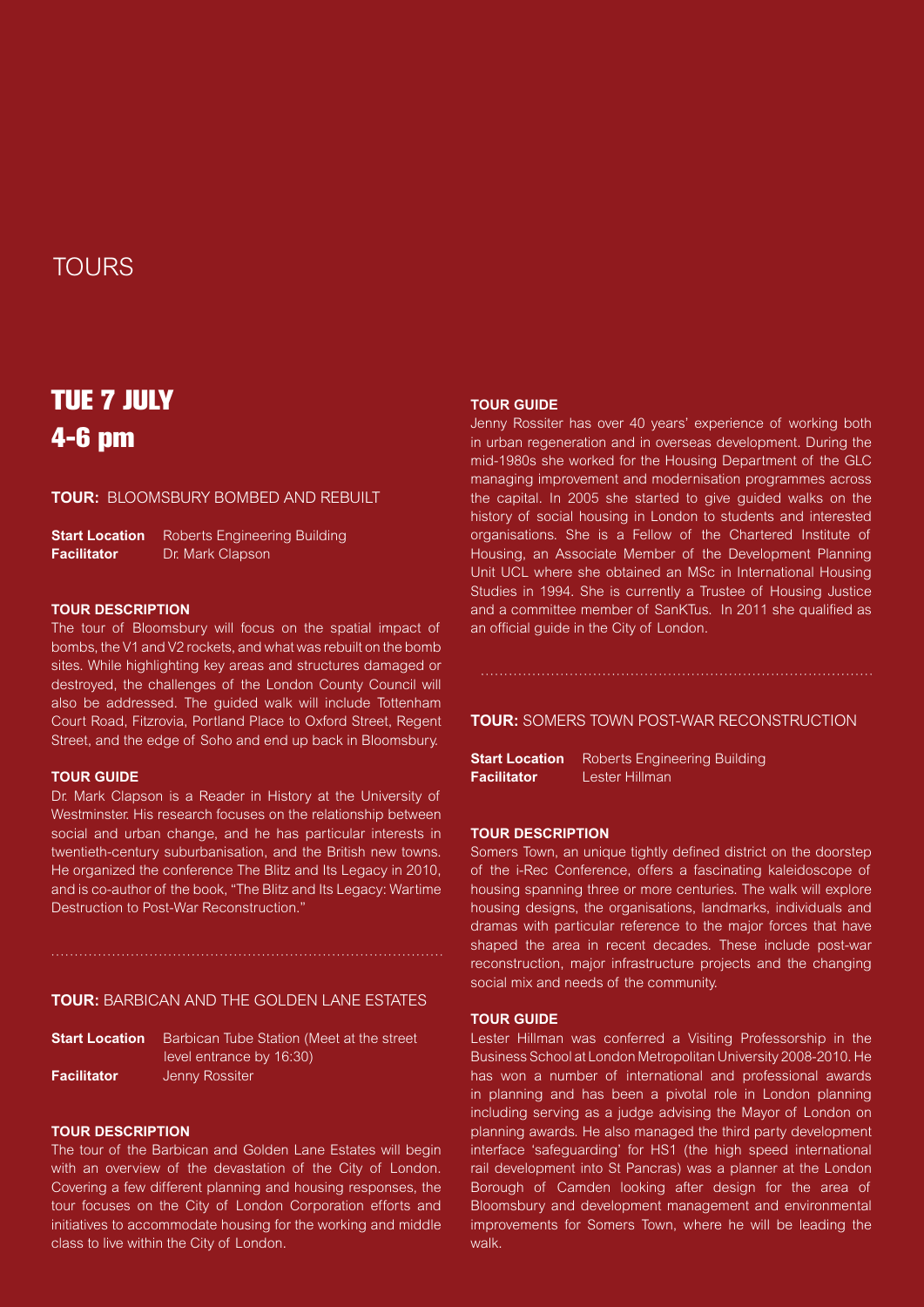# **RECONSTRUCTION AND RECOVERY IN URBAN CONTEXTS**

CONFERENCE VENUES





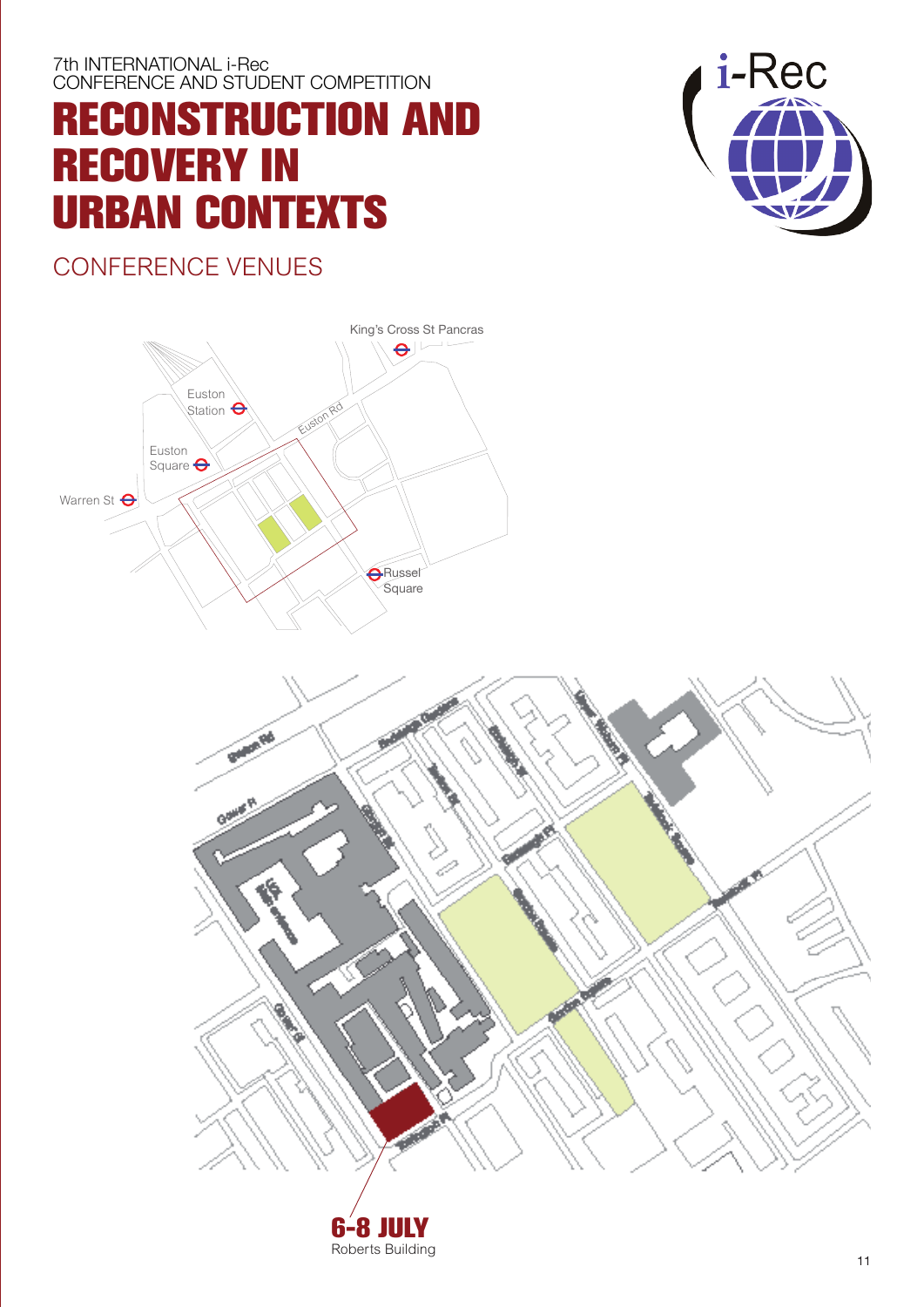## **RECONSTRUCTION AND RECOVERY IN URBAN CONTEXTS**



**BIOGRAPHIES** KEYNOTE SPEAKERS

> PROF. FREDERICK KRIMGOLD (VIRGINIA TECH, USA)

Frederick Krimgold is director of the Disaster Risk Reduction Program of the Advanced Research Institute of Virginia Tech. His areas of research include design decision analysis, benefit/cost analysis for hazard mitigation, post-disaster recovery and reconstruction, institutional development for community sustainability and resilience and market incentives for mitigation investment. He has led major studies of critical infrastructure resilience at the regional level in the US National Capital Region, Danville and Hampton Roads in Virginia. Current research is on building and land use regulatory efficiency and effectiveness in disaster-prone developing countries.

*Title: Building and Land Use Regulation for Disaster Risk Reduction in Low and Middle-income Countries: Opportunities in Reconstruction*

DR. ALLAN LAVELL (FLACSO, LA RED)

Allan Lavell, British, Ph.D in Geography, the London School of Economics and Political Science. Currently Coordinator of the Programme for the Social Study of Disaster Risk at the Secretariat Generals Office of the Latin American Social Science Faculty-FLACSO- in San Jose, Costa Rica. Founding member of the Latin American Network for the Social Study of Disaster Prevention-LA RED. He has given more than 150 conferences in 42 countries, written and published over 70 specialized items on disaster risk management and undertaken more than 60 consultancy missions in 20 different countries, for over 15 international agencies. Awarded the 2015 UN Sasakawa prize for contribution to disaster risk management

*Title: Urban process and urban risk: opportunities and constraints on reconstruction, risk reduction and avoidance*

#### DR. JENNIFER DUYNE BARENSTEIN

(UNIVERSITY OF APPLIED SCIENCES OF SOUTHERN SWITZERLAND)

Dr. Jennifer Duyne Barenstein is a social anthropology specialized in socio-cultural dimensions of housing, resettlement and post-disaster reconstruction. Between 1999 and 2008 she was a senior lecturer at the department of social anthropology of the University of Zurich. As a senior researcher at the University of Applied Sciences of Southern Switzerland she founded and is currently directing the World Habitat Research Centre (www.worldhabitat.supsi.ch), a centre of competence specialized in interdisciplinary research and consultancies on socio-economic, cultural, environmental, and technical dimensions of the built environment with key competences in post-disaster reconstruction. Dr. Jennifer Duyne Barenstein did research and consultancies in India, Bangladesh, Sri Lanka, Indonesia, the Philippines, Argentina, Nicaragua, Mexico, and Haiti. She is the author of several publications on post-disaster reconstruction and is one of the lead authors of the 'Handbook for Reconstruction after Natural Disasters' recently published by the World Bank in 2010.

*Title: Is post-disaster reconstruction an opportunity for informal settlers to attain the right to adequate housing?*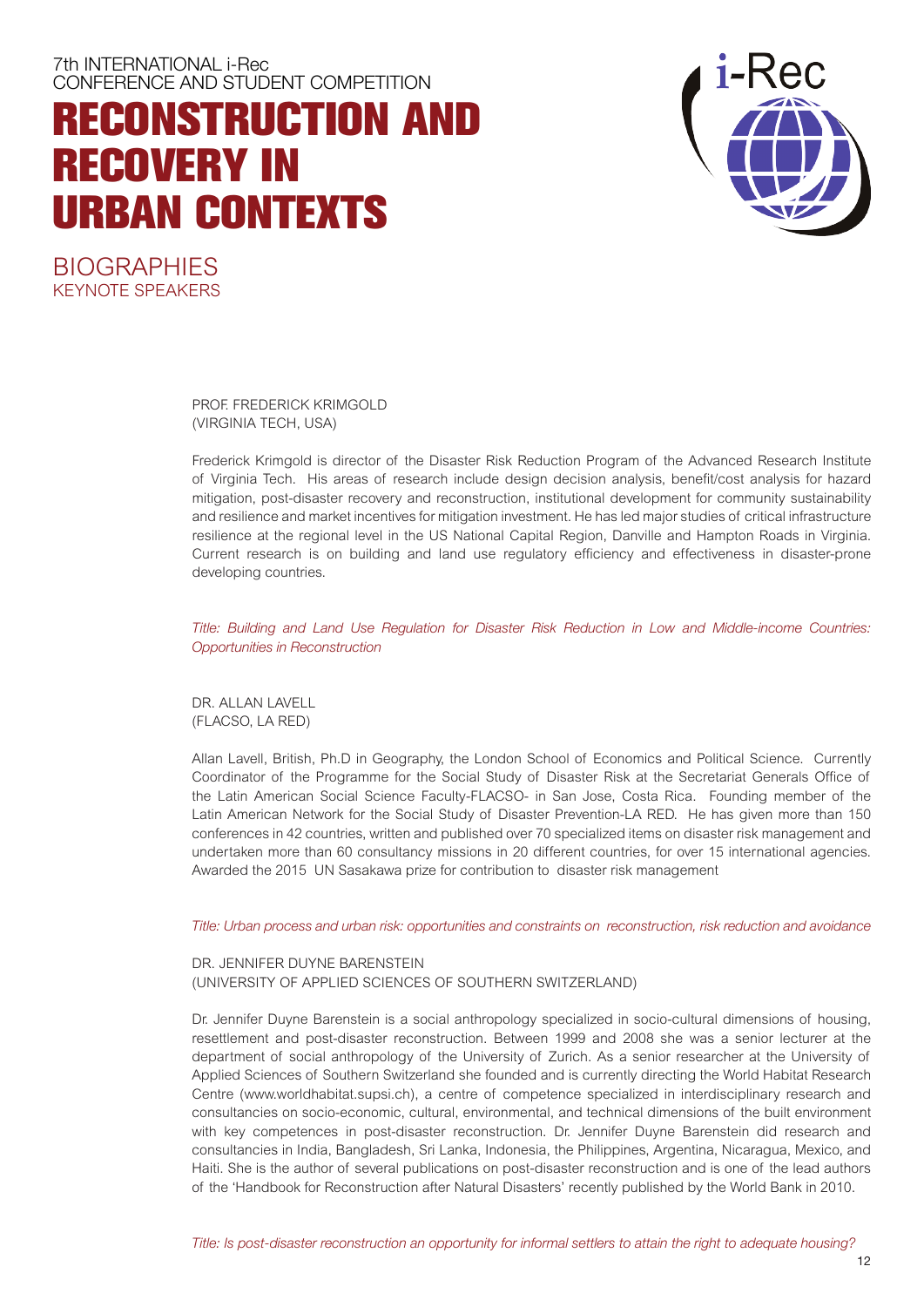GRAHAM SAUNDERS (HEAD, SHELTER AND SETTLEMENTS, INTERNATIONAL FEDERATION OF RED CROSS & RED CRESCENT SOCIETIES - IFRC)

Graham Saunders, a UK architect, specializes in the design, management, technical support and coordination of shelter and settlement relief and development programmes. As Head of Shelter and Settlement for the International Federation of Red Cross and Red Crescent Societies in Geneva, his role is to support the IFRC in meeting its leadership commitment to the sector, building the required capacity and identifying and promoting best practices and innovation. As the interagency Global Shelter Cluster Coordinator, he is also responsible for overseeing the coordination of the humanitarian shelter sector in preparing for and responding to natural disasters at global and country level.

#### *Title: Urban disaster response and reconstruction – fit for purpose?*

#### GERALD PARAGAS (URBAN AND ENVIRONMENTAL PLANNER, CITY GOVERNMENT OF TACLOBAN)

Gerald Paragas is a television producer and a licensed urban and environmental planner currently working in Tacloban City, Philippines. Now on his second year in the City Hall, Paragas was both part of Task Force Tindog Tacloban convened to lead the emergency rescue and relief operations after Super Typhoon Haiyan (Yolanda), and the Tacloban Recovery and Sustainable Development Group (TacDev) tasked to formulate and implement the city's rehabilitation plan. His main duty in TacDev is to help mainstream disaster risk reduction and public information in the ongoing recovery planning of the city. Before his stint in Tacloban, he was a municipal councilor (local legislator) in Pangasinan province north of Manila.

#### *Title: Tacloban after Super Typhoon Haiyan: The Road to Recovery*

#### MAGGIE STEPHENSON

Maggie Stephenson is an Irish architect. She has worked on shelter, housing and urbanization for 20 years in municipal and national government, NGOs and with UN Habitat. She has been involved in development, crisis response and recovery in both natural disaster and conflict situations, including through policy and institutional support and in direct project implementation. She has been involved in built environment education in a number of roles, from technical curricula development to public engagement campaigns. She is a teaching fellow at the Development Planning Unit UCL and is currently researching the characteristics of urban crises and coping mechanisms supported by Habitat for Humanity and UCL at the Centre for Urban Sustainability and Resilience.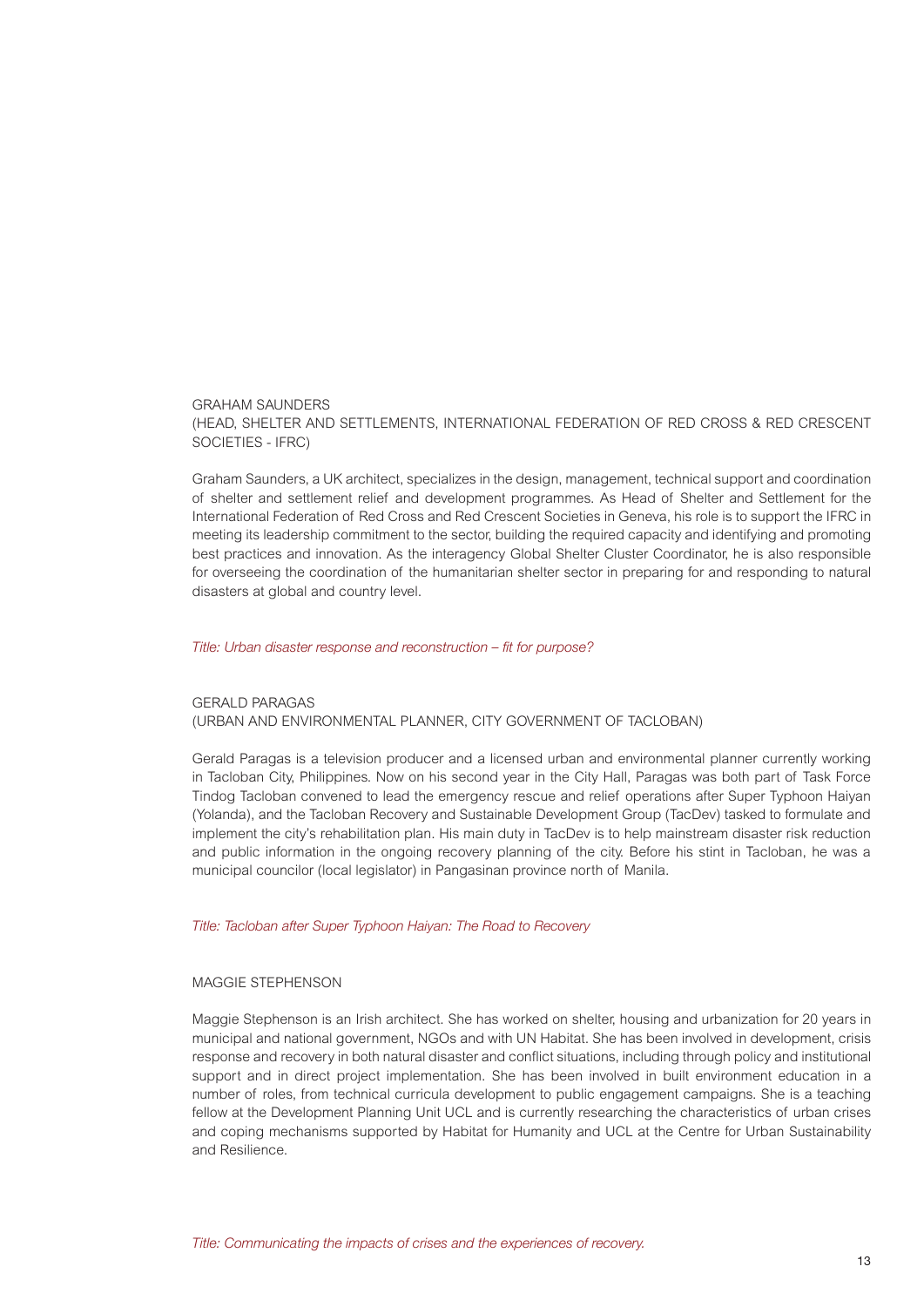## **RECONSTRUCTION AND RECOVERY IN URBAN CONTEXTS**



**BIOGRAPHIES** KEYNOTE SPEAKERS

> DR. STEVE PLATT (CAMBRIDGE ARCHITECTURAL RESEARCH)

Steve Platt is a social scientist with higher degrees in engineering and architecture. His research experience is in urban planning, community engagement, housing, energy use and disaster reconstruction and recovery. He has been a director of Cambridge Architectural Research since 1990 and its Chairman since 2001. He has studied disaster management and post disaster recovery in Pakistan, Thailand, New Zealand, Chile, China, Italy, Turkey, Japan, Iran and the USA. Most recently, as part of the EU SENSUM project, he designed and conducted two-day disaster scenario planning exercises with disaster management personnel in Kyrgyzstan/ Tajikistan and in Izmir, Turkey with AFAD.

*Title: Post-disaster planning issues: lessons from five recent disasters*

DR. ROHIT JIGYASU (RITSUMEIKAN UNIVERSITY, KYOTO, JAPAN AND SENIOR ADVISOR AT THE INDIAN INSTITUTE FOR HUMAN SETTLEMENTS (IIHS)

Rohit Jigyasu is a conservation architect and risk management professional from India, currently working as UNESCO Chair professor at the Institute for Disaster Mitigation of Urban Cultural Heritage at Ritsumeikan University, Kyoto, Japan and Senior Advisor at the Indian Institute for Human Settlements (IIHS). He is the elected President of ICOMOS-India since 2014 and ICOMOS International Scientific Committee on Risk Preparedness (ICORP) since 2010. Rohit is also currently serving as the Elected Member of the Executive Committee of ICOMOS since 2011.

*Title: First Aid to Nepalese Cultural Heritage for Recovery and Risk Reduction*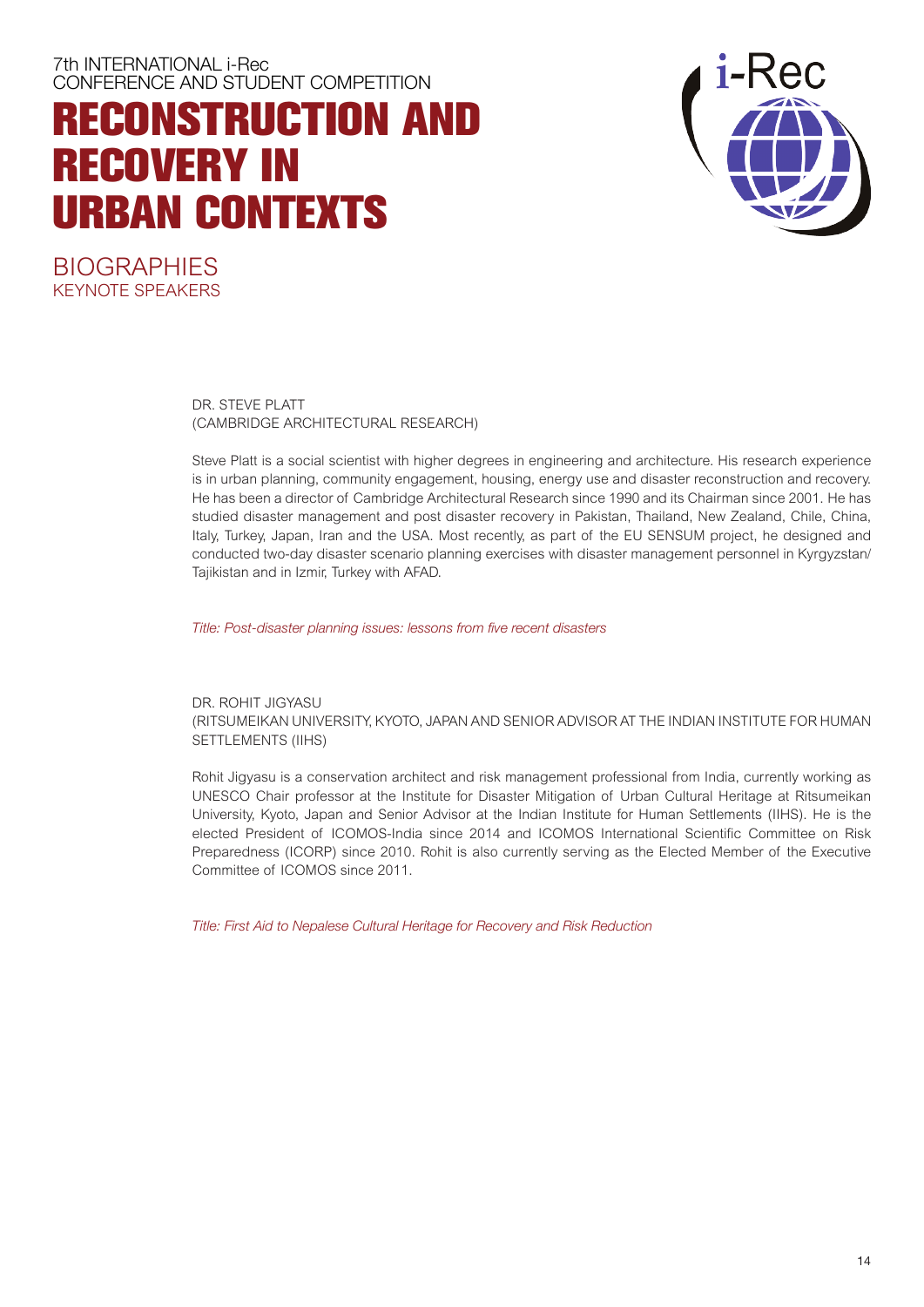

PROF. DAVID ALEXANDER (INSTITUTE FOR RISK AND DISASTER REDUCTION, UNIVERSITY COLLEGE LONDON, UK)

David Alexander is Professor of Risk and Disaster Reduction at University College London. His books include "Natural Disasters", "Confronting Catastrophe", "Principles of Emergency Planning and Management" and "Recovery from Disaster" (with Ian Davis). He is Editor-in-Chief of the International Journal of Disaster Risk Reduction. His research and teaching interests include natural hazards, earthquake disasters and emergency planning and management. He is currently working on a new book on emergency planning.

#### DR. CAMILLO BOANO (THE BARTLETT DEVELOPMENT PLANNING UNIT, UNIVERSITY COLLEGE LONDON, UK)

Camillo Boano, PhD, is an architect, urbanist and educator. He is Senior Lecturer at The Bartlett Development Planning Unit, where he directs the MSc in Building and Urban Design in Development. He is also co-director of the UCL Urban Laboratory and the Coordinator of the DpuSummerLab initiative. Camillo has over 20 years of experiences in research, design consultancies and development work in South America, Middle East, Eastern Europe and South East Asia. His research interests revolve around the encounters between critical theory, radical philosophy with urban and architectural design processes where collective agency and politics encounters urban narratives and aesthetics, especially those emerging in informal, contested urbanisms and post disaster territories. Camillo is working on several complementary parallel projects including researching on the spatial ontology and political philosophies of Giorgio Agamben and Jaques Ranciere investigating how such philosophical approaches can inform a critical revision of design processes and a continuous research started in the early 90s around the politics and the practice of shelter and housing in post-disaster and post-conflict context looking at the complex political economies of reconstruction and recovery.

#### DR. CASSIDY JOHNSON (THE BARTLETT DEVELOPMENT PLANNING UNIT, UNIVERSITY COLLEGE LONDON, UK)

Cassidy Johnson is a Senior Lecturer at The Bartlett Development Planning Unit. Her research focuses on disaster risk reduction in urban areas and post-disaster recovery. She has worked in Turkey, Thailand, Bangladesh, India, and more recently in Tanzania and Uganda. During her PhD studies at University de Montreal, she was part of the group who founded i-Rec in 2002, and has been an active member of the group ever since. She is co-editor of Rebuilding After Disasters: From Emergency to Sustainability (2010, Spon Press, London).